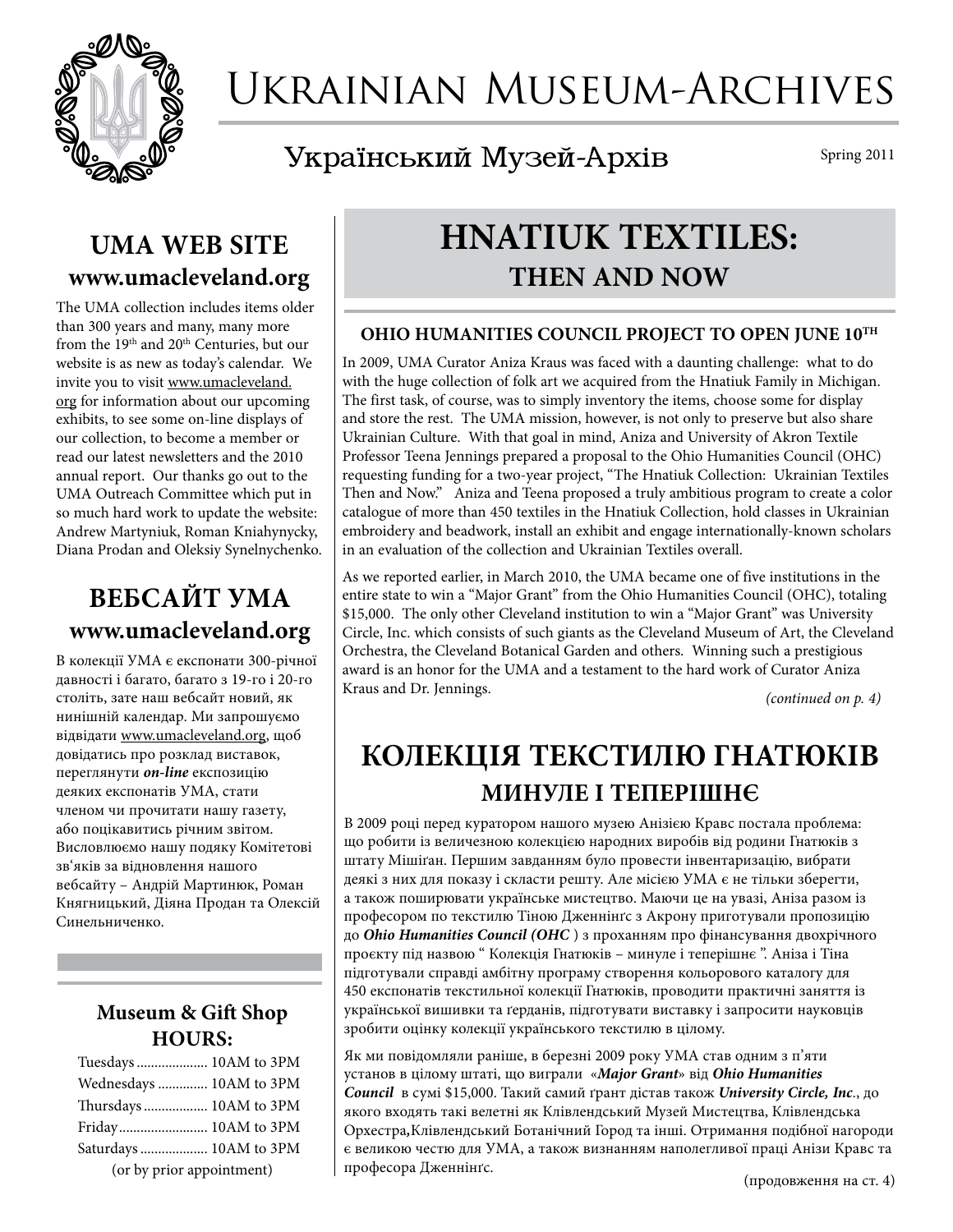

# **EASTER BAZAAR UMA GIFT SHOP**

The 18th Annual UMA Easter Bazaar was the biggest we've had since this Cleveland tradition began. As always, the Cleveland *Plain Dealer* gave generous coverage to the Bazaar and this year, for the first time, the effervescent Kenny from Cleveland's Fox News Channel 8-WJW morning show broadcast live from the UMA where he showed surprising talent "writing" his very first pysanka—Ukrainian Easter egg. We also welcomed organized groups of visitors from senior clubs in Westlake, Bay Village, Retired Cleveland-area teachers association, the Parker Place Retirement Community led by long-time Ukrainian activist Nick Bobeczko and others, along with many walkin visitors. UMA Gift Shop manager, Walter Cziszkewycz had a marvelous selection of pysanky from Ukraine, along with selections from artists like Tania Osadca and Linda Huppert. Once again this year, the UMA offered classes in pysanka-writing.

The UMA Gift Shop continues to have an attractive selection of decorative items, including pysanky, Hnizdovsky prints and other artwork. We are open Tuesday through Saturday from 10:00 a.m. to 3:00 p.m.

# **ВЕЛИКОДНІЙ БАЗАР**

18-ий щорічний Великодній базар був найбільшим з часу заснування цієї традиції в Клівленді. Як завжди міська ґазета *Plain Dealer* опублікувала статтю про наш Великодний базар, і життєрадісний «Кенні» з 8-ого телевізейного канулу в Клівленді мав живу передачу в ранковий час з УМА, де він проявив свій талант в написанні писанки – українського Великоднього яйця. Ми також приймали організовані групи відвідувачів з груп сеніорів з Вестлейк, Бей Вілледж, Клівлендська група учитилів-пенсіонерів, Громада Пенсіонерів Паркер Плейс яку провадить вже багато років підряд Микола Бобечко, та багато інших. Менеджер подарункової крамниці Влодко Цішкевич мав широкий вибір писанок, а також вибрані твори таких майстрів, як Таня Осадца і Лінда Гуперт. Як і кожного року проводилося практичне заняття по написанню писанки.

Подарункова крамниця УМА має на продаж різні декоративні речі, включаючи писанки, графіку Якова Гніздовського та інші мистецькі витвори.



Photography by Walter Ciszkewycz

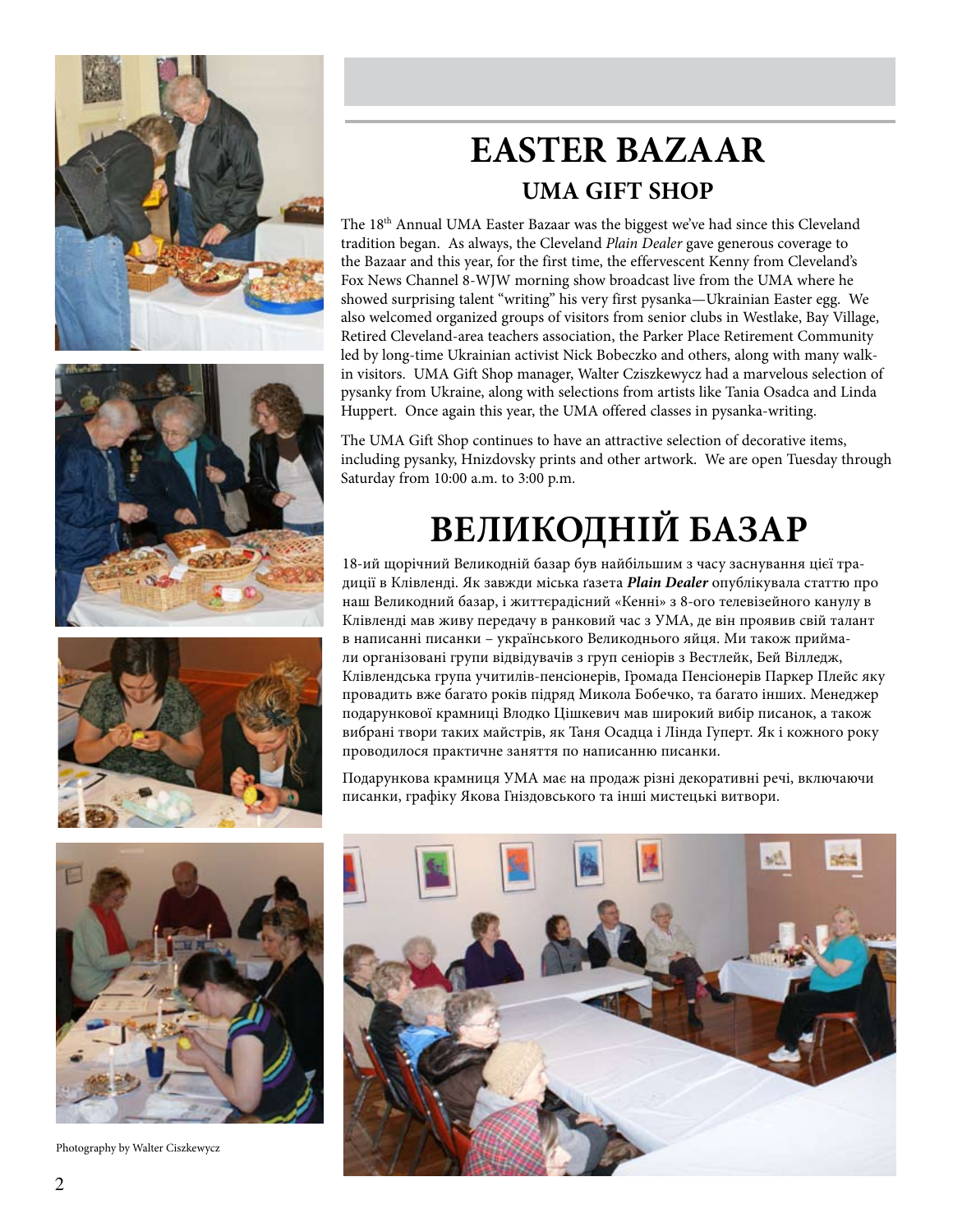# **RECENT EVENTS НЕДАВНІ ПОДІЇ**



*Guests from Ivano-Frankivsk*

In April, this group of cultural leaders from the Ivano-Frankivsk Oblast in Ukraine spent three weeks in Cleveland visiting museums, orchestras, libraries and other venues to learn about American cultural institutions and non-profit management. One of the places they visited was the Ukrainian Museum-Archives where they familiarized themselves with the collection, heard about the history of the UMA and how we successfully competed for funding from Cuyahoga Arts and Culture, State of Ohio, the federal government, private foundations and, of course, from the community. There was a lively exchange of information and ideas as the guests from Ukraine related their own experiences in the post-Soviet world. Earlier in March, another group of Ukrainians—experts in environmental sciences—were also in Cleveland for several weeks and visited the UMA.

В квітні, ця група культурних діячів з Івано-Франківщини перебула три тижні в Клівленді відвідуючи музеї, орхестри, бібліотеки та інші установи щоби довідатися про американські культурні і не-прибуткові організації. Між цими установами група відвідала Український Музей-Архів де вони обзнайомилися нашої збіркою, почули історію УМА і як ми успішно змагалися за фінансову піддержку від Cuyahoga Arts and Culture, штату Огайо, федерального уряду, приватні фундації і очевидно від ширшої громади. Підчас зустрічі був живий обмін інформації та думок коли наші гості з України оповідали про свою працю в пост-радянськім світі. Місяць передтим в Березні була інша група українців знавців екологічних наук—яка також була в Клівленді кілька тижнів і відвідала УМА.

Photography by Walter Ciszkewycz



*Visitors from Parker Place Retirement Community*



*Nick Bobeczko, long-time community leader next to the embroidered dress donated by his late wife, Mary*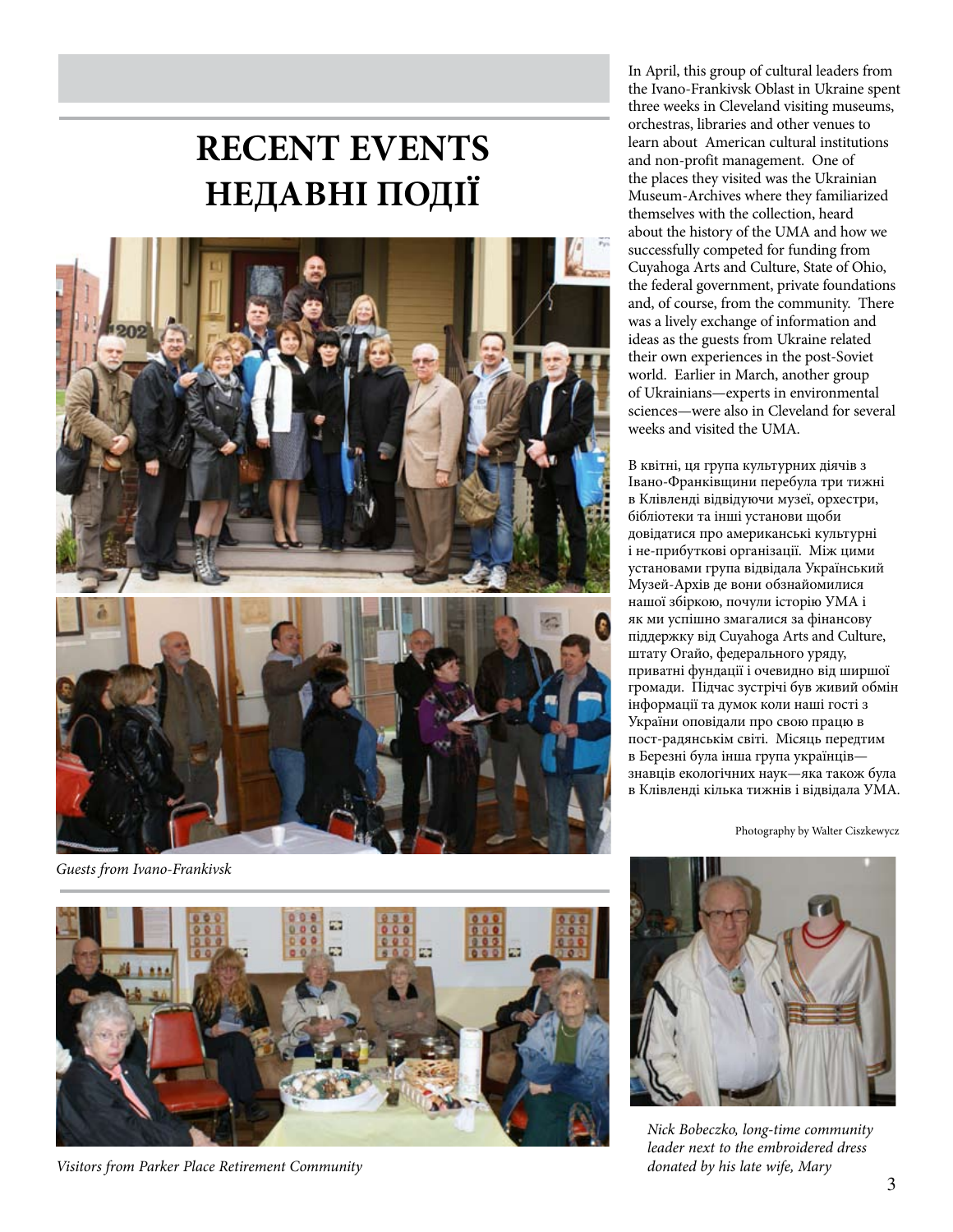### **HNATIUK TEXTILES**

*(continued from p. 1)*

They've been working even harder since winning the award. For the past year, Aniza has been photographing every item in the textile collection. Teena, along with her graduate students, has been examining the textiles using a microscope and other tools. Both have been working on the catalogue, laying out the photographs and reviewing the scholarly articles that were submitted for publication in the catalogue. An Editorial Board—Dr. Natalie Kononenko from the University of Edmonton, Dr. Trish Cunningham from the Ohio State University and Andrew Fedynsky, Resident Scholar at the UMA—provided invaluable advice and insights on the articles and layout. Irene Jarosewich, former editor of the *Svoboda*, provided expert editorial leadership. We sincerely thank Oksana Kraus, Katherine Szmagala, Maryna Chernyavska and Svitlana Kukharenko for their professional

assistance in reviewing the accuracy of our text. Many others--too numerous to list--devoted time and provided their expertise to help with packing and transfer of the collection, and other aspects of the project, and we express our utmost gratitude for their time and generosity.

**On June 10th, their efforts will all come together with the opening of the exhibit in the Archival Building of textiles from the Hnatiuk Collection and release of the catalogue.** A CD will be included with images of all 450-plus textiles. Classes and related activities will follow. If you wish to pre-order the catalogue, please e-mail staff@umacleveland.org or telephone the UMA at 216-781-4329.

What will also follow are two folk and museum conferences where Aniza and Teena will be presenting the Hnatiuk Collection to an international forum of scholars and artists. At the end of June, the two will participate in the Fourth International Conference on the Inclusive Museum in Johannesburg, South Africa and in November, they will also attend the North American Textile Conservation Conference in Oaxaca Mexico to present a paper on the UMA and its work with the Hnatiuk Collection. We will provide more details about the UMA participation in these professional conferences.

In the meantime: please put June  $10^{th}$ **on your calendar for the opening of the exhibit and do plan to visit the UMA during the following month to see this fabulous collection!**

### **текстилю від Родини Гнатюків**

(продовження зi ст. 1)

З того часу вони працюють ще більше. Протягом останного року, Аніза фотографувала кожен експонат текстильної колекції. Тіна разом із своїми студентами вищої школи оглядали текстильні експонати з допомогою мікроскопу та інших приладів. Удвох вони працювали над каталогом, укладали фотографії, переглядали наукові статті для поміщення їх в каталозі. Видавнича рада – д-р Наталія Кононенко Едмонтського університету, д-р Тріш Канінґгем з Державного університету Огайо, Андрій Фединський, постійний науковий працівник УМА – подали цінні поради і погляди на статті та їх розміщення. Ірина Яросевич, бувший редактор газети «Свобода» проявила справжнє редакторське лідерство. Ми щиро вдячні Оксані Кравс, Катерині

Шмаґалі, Марині Чернявській за професійну допомогу при перегляді тексту. Багато інших – так чисельних, що ми не в змозі перечислити їх імена – присвятили їх час і надали допомогу при пакуванні та транспортуванні експонатів колекції, і ми висловлюємо нашу вдячність за їх час та доброчинність.

#### **10-ого червня буде відкрита виставка тестилю від Гнатюків і виданий каталог.** До каталогу буде доданий диск із фотографіями більше,ніж 450 експонатів. Також будуть проводитися практичні заняття. Якщо ви хочете замовити каталог, телефонуйте в УМА, або надішліть *e-mail*.

Наступними будуть дві народні і музейні конференції, де Аніза і Тіна будуть представляти текстильну

колекцію Гнатюків для міжнародного форуму вчених і мистців. В кінці червня вони обидві будуть приймати участь в 4-ій Міжнародній конференції всеосязьного музею в Йоганнесбурзі, Південна Африка, а в листопаді вони відвідають Північно-американську конфернцію збереження текстилів в Оаксака, Мексіко, де вони представлять доповідь про УМА і про роботу з колекцією текстилю Гнатюків. Згодом ми подамо більше інформації про участь УМА в цих професійних конференціях.

**А поки що зазначте 10-ого червня в своєму календарі, як день відкриття виставки, і плануйте відвідати УМА протягом наступного місяця, щоб оглянути цю чудову колекцію.**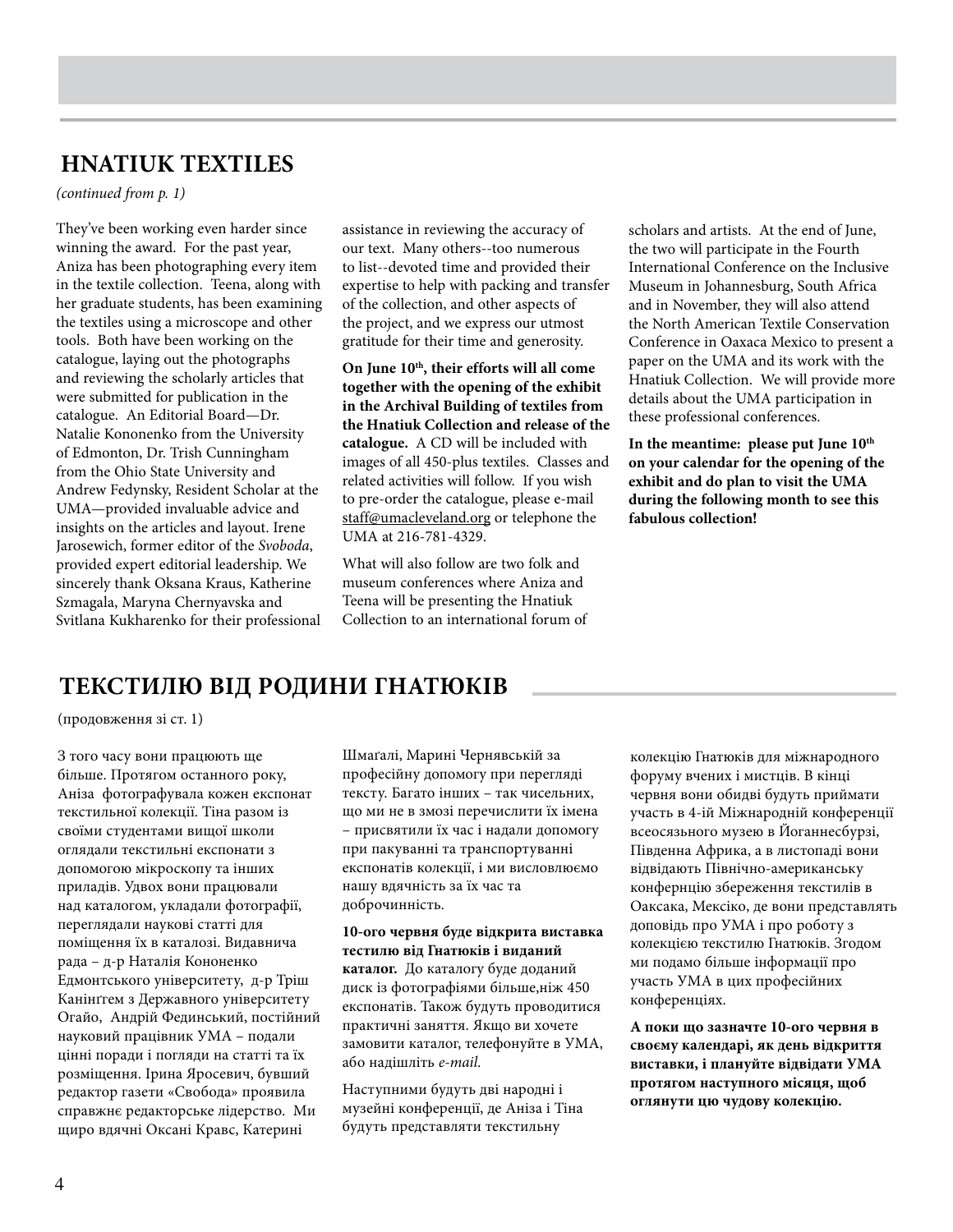### **ЧЛЕНСТВО ВІД 1-ОГО СІЧНЯ 2011 РОКУ**

Many thanks to our long-term members and to those who just became members. This is a major source of our operating funds which allows us to have full-time and part-time workers which in turn makes it possible to keep our doors open every day from Tuesday to Saturday so that we can welcome visitors, respond to telephone inquiries and hold regular events that further our mission: to preserve and share Ukrainian culture and the immigrant experience. Memberships are tax-deductible.

Щира подяка нашим багаторічним членам і тим, хто лише приєднався. Внески є нашим головним ресурсом оперативних коштів, що дає нам можливість утримувати працівників на повну і на пів ставки, що в свою чергу дозволяє тримати двері відчиненими від вівторка до суботи, щоб приняти гостей, відповісти на питання по телефону і проводити наші звичайні заняття, що допомагають виконувати нашу місію: зберігати і розповсюджувати українську культуру. Членство не підлягає оподаткуванню.

#### Mr. and Mrs. Roman and Vladimira Wasylyszyn, Life Members

Dr. Alexandra Shkolnik  $$100$ 

| Mr. Taras Szmagala, Jr. & Ms. Helen Jarem  | \$2,000 |
|--------------------------------------------|---------|
| Mr. Yaroslav Bihun                         | \$500   |
| Mr. & Mrs. George & Christine Fedynsky     | \$500   |
| Dr. & Mrs. Ihor & Zenovia Kunasz           | \$500   |
| Dr. & Mrs. Borys & Leslie Pakush           | \$500   |
| Dr. & Mrs. Jaroslav & Jaroslava Panchuk    | \$500   |
| Mr. & Mrs. Taras & Katherine Szmagala, Sr. | \$500   |
| Mr. & Mrs. Joel & Carol Childs             | \$400   |
| Mr. & Mrs. Laurence & Lucinda Fedak        | \$250   |
| Ms. Valentina Gluch                        | \$250   |
| Mr. & Mrs. Geofrey & Helen Greenleaf       | \$250   |
| Dr. & Mrs. George & Elizabeth Kalbouss     | \$250   |
| Mr. & Mrs. Zenon & Dozia Krislaty          | \$250   |
| Mr. & Mrs. Wasyl & Wira Liscynesky         | \$250   |
| Dr. & Mrs. Osyp & Anne Martyniuk           | \$250   |
| Dr. & Mrs. Jaroslaw & Larissa Muzyczka     | \$250   |
| Mr. Steve J. Popovich                      | \$250   |
| Mrs. Nadia Shkilnyk                        | \$250   |
| Dr. & Mrs. Stephan & Tamara Tymkiw         | \$250   |
| Mr. John M. Zajac                          | \$250   |
| Mr. & Mrs. Stephen & Irene Zenczak         | \$250   |
| Dr. Boris Rakowsky                         | \$200   |
| Mr. Allen R. Baldwin                       | \$100   |
| Dr. & Mrs. Volodymyr & Lydia Bazarko       | \$100   |
| Dr. & Mrs. Eugene & Elizabeth Boychuk      | \$100   |
| Mr. & Mrs. Andrij & Mary Ann Bushak        | \$100   |
| Mr. & Mrs. Peter & Zenowia Datz            | \$100   |
| Mr. Nicholas Deychakiwsky &                |         |
| Ms. Oksana Pronych                         | \$100   |
| Mr. Orest Deychakiwsky & Ms. Orysia Nasar  | \$100   |
| Mr. & Mrs. Ihor & Maria Fedkiw             | \$100   |
| Mr. John G. Fedynsky                       | \$100   |
| Judge & Mrs. Bohdan & Myra Futey           | \$100   |
| Mr. & Mrs. Nicholas & Dzwinka Holian       | \$100   |
| Dr. & Mrs. Zenon & Myroslawa Holubec       | \$100   |
| Mr. & Mrs. Wasyl & Olha Ilczyszyn,         |         |
| Dnister Company                            | \$100   |
|                                            |         |
| Mr. & Mrs. George & Vera Kap               | \$100   |
| Ms. Anizia Karmazyn                        | \$100   |
| Mr. Ihor Kowalysko                         | \$100   |
| Mr. & Mrs. Oleh & Natalia Mahlay           | \$100   |
| Mr. Andrew Martyniuk                       | \$100   |
| Mr. & Mrs. Frank & Vera Molls              | \$100   |
| Mr. & Mrs. Orest Nebesh                    | \$100   |
| Mr. & Mrs. George & Areta Polansky         | \$100   |
| Ms. Janis Purdy                            | \$100   |
| Mr. & Mrs. Nick & Oksana Roshetsky         | \$100   |
| Mr. Leo J. Samokieszyn                     | \$100   |
| Mrs. Daria Samotulka.                      | \$100   |

| υU  | Mrs. Anna Sorochak                         | \$100 |
|-----|--------------------------------------------|-------|
| 00  | Dr. Joanna Sym Lipsky                      | \$100 |
| 500 | Mr. & Mrs. Roman & Olena Szemeczko         | \$100 |
| 500 | Mr. Myron G. Trembly                       | \$100 |
| 500 | Mr. & Mrs. Danylo Yanevsky &               |       |
| 500 | Marta Kolomayets                           | \$100 |
| 100 | Mrs. Mollie E. Alstott                     | \$50  |
| 250 | Mr. & Mrs. Michael & Lydia Balahutrak      | \$50  |
| 250 | Mrs. Jennie H. Bochar                      | \$50  |
| 250 | Judge & Mrs. Christopher & Roberta Boyko   | \$50  |
| 250 | Mr. & Mrs. Platon & Loretta Burda          | \$50  |
| .50 | Mr. & Mrs. Nick & Kathy Dolbin             | \$50  |
| 250 | Mr. & Mrs. Walter & Helen Dolbin           | \$50  |
| 250 | Ms. Georgiann G. Franko                    | \$50  |
| 250 |                                            | \$50  |
| 250 | Dr. & Mrs. John & Gail Holian              |       |
| 250 | Mr. & Mrs. Jaroslav & Marta Hruszkewycz    | \$50  |
| 250 | Mr. & Mrs. Terrence & Katia Kaiser         | \$50  |
| 250 | Ms. Sally Conway Kilbane                   | \$50  |
| .50 | Mr. & Mrs. Julian & Christine Klek         | \$50  |
|     | Mrs. Maria Krislatyi                       | \$50  |
| 200 | Mr. & Mrs. Jaroslawa Kryshtalowych         | \$50  |
| 00  | Ms. Larysa B. Kurylas                      | \$50  |
| 00  | Mr. & Mrs. Bohdan & Oksana Kuzyszyn        | \$50  |
| 00  | Mrs. A. Lubomyra Mychkovsky                | \$50  |
| 00  | Mr. & Mrs. John & Vera Nahornyj            | \$50  |
| 00  | Rev. & Mrs. John R. Nakonachny             | \$50  |
|     | Mr. John Steidl & Mrs. Martha Nowycky      | \$50  |
| 00  | Ms. Marika Sofia Olijar                    | \$50  |
| 00  | Mr. & Mrs. Eugene & Oksana Pakush          | \$50  |
| 00  | Dr. & Mrs. Rodion & Irene Palazij          | \$50  |
| 00  | Ms. Anastasia C. Parc                      | \$50  |
| 00  | Mr. & Mrs. John & Natalia Parkanzky        | \$50  |
| 00  | Ms. Romana Peluszkewycz                    | \$50  |
| 00  | Mr. & Mrs. Peter & Ann Pinaha              | \$50  |
|     | Ms. Irene Russnak                          | \$50  |
| 00  | Mr. & Mrs. Andriy & Lisa Shyjka Shrubowich | \$50  |
| 00  | Mrs. Iwanna Skarupa                        | \$50  |
| 00  | Mr. & Mrs. Wolodymyr & Bohdanna Slyz       | \$50  |
| 00  | Mr. & Mrs. Walter & Dora Storozynsky       | \$50  |
| 00  | Mr. & Mrs. Russell & Lileja Straith        | \$50  |
| 00  | Dr. Alexander R. Strilbyckyj               | \$50  |
| 00  | Ms. Olga Trytyak                           | \$50  |
| 00  | Dr. Andrew Zwarun                          | \$50  |
| 00  | Lt. CMDR Myron Boluch USNR Ret             | \$35  |
| 00  | Mr. & Mrs. Walter & Maria Kulchycky        | \$30  |
| 00  | Mr. & Mrs. Stefan & Maria Antoniw          | \$25  |
| 00  | Educational Sports Productions, Inc.       | \$25  |
| 00  | Mr. & Mrs. Eugene & Olena Apostoluk        | \$25  |
|     |                                            |       |

| Mr. & Mrs. Orest & Lubomyra Chapelsky    | \$25 |
|------------------------------------------|------|
| Mrs. Anna Ciszkewycz                     | \$25 |
| Mr. & Mrs. Walter & Jaroslava Ciszkewycz | \$25 |
| Mr. & Mrs. Andrew & Lydia Demjanczuk     | \$25 |
| Mrs. Olga Demjanczuk                     | \$25 |
| Mrs. Irene Dubas                         | \$25 |
| Mr. & Mrs. Roman & Luba Gudz             | \$25 |
| Mr. & Mrs. Mychajlo & Kateryna Horban    | \$25 |
| Drs. Mykola & Linda Hryhorczuk           | \$25 |
| Ms. Olga Kalushka                        | \$25 |
| Ms. Lidia R. Karmazyn                    | \$25 |
| Mr. & Mrs. William & Eileen Kessler      | \$25 |
| Mr. & Mrs. Zenon & Hilde Kniahynyckyj    | \$25 |
| Ms. Larissa Korth                        | \$25 |
| Mr. & Mrs. Thomas & Stephanie Korth      | \$25 |
| Mr. & Mrs. Steven & Tetiana Kosmos       | \$25 |
| Mr. & Mrs. Bohdan & Marta Kowcz          | \$25 |
| Ms. Martha Kraus                         | \$25 |
| Mrs. Oksana Kraus                        | \$25 |
| Mrs. Hannah P. Kuchar                    | \$25 |
| Dr. & Mrs. Ingert & Judy Kuzych          | \$25 |
| Mr. Peter Lahola                         | \$25 |
| Mr. & Mrs. Henry & Barbara Lipian        | \$25 |
| Mr. & Mrs. Walter & Lydia Liszniansky    | \$25 |
| Mr. & Mrs. Petro & Taisa Mahlay          | \$25 |
| Mrs. Irene Misko                         | \$25 |
| Mr. & Mrs. John & Luba Mudri             | \$25 |
| Ms. Marta Mudri                          | \$25 |
|                                          |      |
| Mr. & Mrs. William & Romana Murmann      | \$25 |
| Ms. Betty Marie Nassif                   | \$25 |
| Dr. & Mrs. Casey & Katherine O'Conor     | \$25 |
| Mr. & Mrs. John & Alice Olenchuk         | \$25 |
| Mr. & Mrs. John & Ewa Olijar             | \$25 |
| Ms. Lubomyra O. Palij                    | \$25 |
| Mr. & Mrs. Roman & Daria Rakowsky        | \$25 |
| Mrs. Orysia Rosul                        | \$25 |
| Mr. & Mrs. Walter & Nina Samijlenko      | \$25 |
| Mrs. Orysia Savchak                      | \$25 |
| Mrs. Maria Stecyk                        | \$25 |
| Mr. Michael Switlyk                      | \$25 |
| Mrs. Maria O. Terpylak                   | \$25 |
| Mr. Armand Weaver                        | \$25 |
| Ms. Martha J. Wiegand                    | \$25 |
| Dr. & Mrs. Michael & Carole Wronkovich   | \$25 |
| Subdeacon Joseph F. Zappernick           | \$25 |
| Ms. Maria Cybyk                          | \$20 |
| Mrs. Ola M. French                       | \$20 |
| Mrs. Maria Grabskv                       | \$20 |